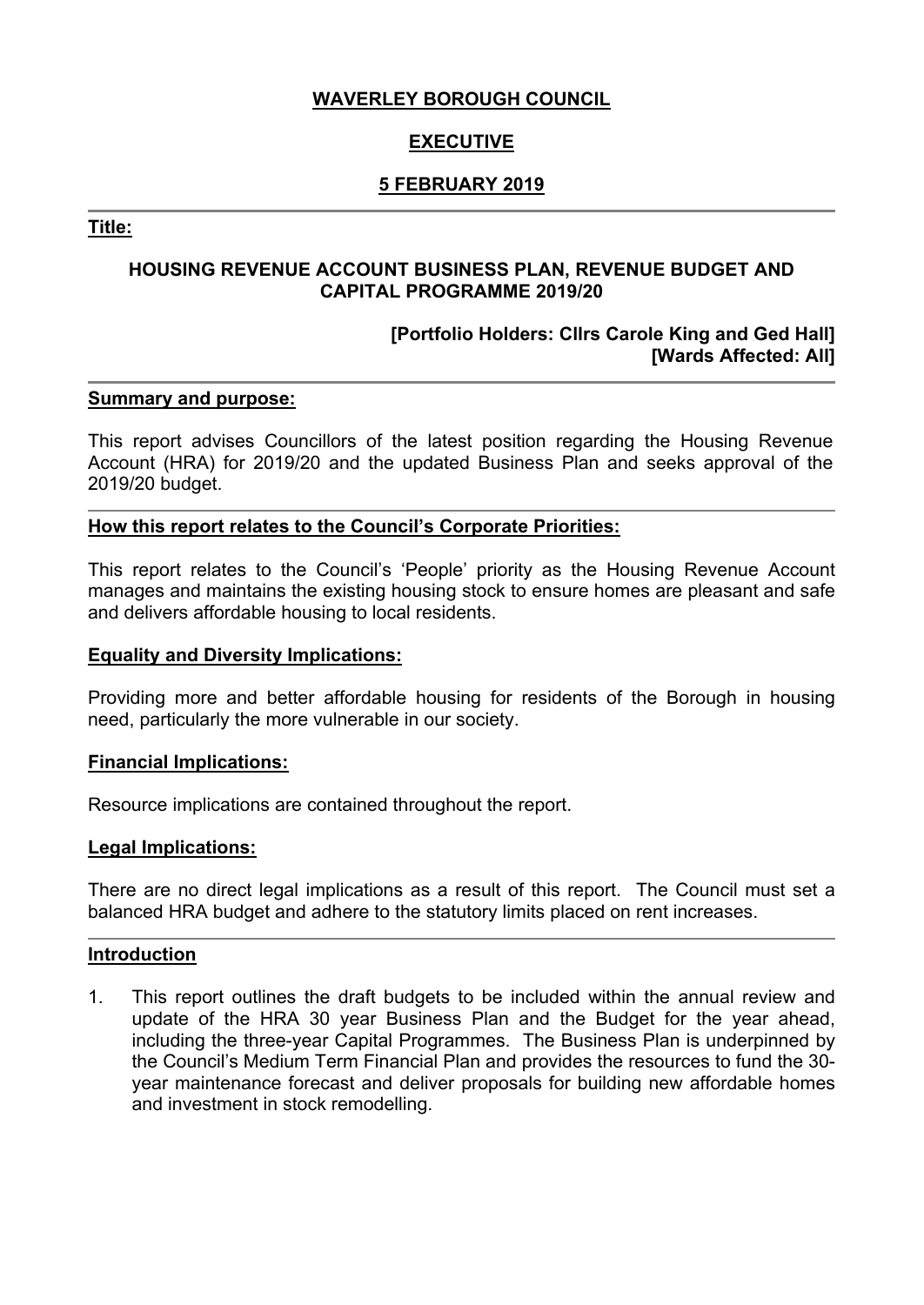2. This report contains the following Annexes:

Annexe 1 – Revised HRA Business Plan - 2019/20 to 2022/23 Annexe 2 – Housing Fees and Charges Annexe 3 – Capital Programme comprising New Affordable Homes Programme Stock Remodelling Programme

Annexe 4 – Core Capital Programme

Annexe 5 – HRA Reserves Summary

## **Business Plan**

- 3. The latest projection for the Business Plan for the four years commencing with 2019/20, is attached at Annexe 1. There has been rigorous scrutiny of HRA budgets throughout 2018 by officers and the Housing and Finance portfolio holders.
- 4. The Government implemented major changes to HRA finances in 2016 which will lose the HRA significant resources over the 30-year life of the Business Plan compared to the previously projected and approved position. The most significant change is imposed rent reductions of 1% per year for 4 years from 2016/17. These have ben incorporated into the Business Plan at Annexe 1.

## **Rents**

- 5. Prior to 2016/17 the Council followed a rent setting policy that supported Waverley's Business Plan objectives with broad adherence to the Government's social rent policy. This increase was modelled into the business plan but, in 2016/17, the Government imposed a 1% per year rent reduction for the next four years. Therefore, Waverley's annual rent level in 2019/20 must be set at 1% below its 18/19 level. It is the Government's intention that rents will go up from 2020/21, although this is not yet confirmed. A rent increase has been built into the Business Plan from 2020/21.
- 6. The dwelling rent income budget reflects a 53-week rent year in 2019/20. Officers have taken care to ensure that the annual rent does not increase as a result of the 53-week rent year, and is reduced by the 1% required by the Welfare Reform Act.
- 7. It was agreed at the Housing Overview and Scrutiny Committee on the 27 November 2018 that garage rents would be fixed for at least one year in order to meet maximum occupancy. The increased budgeted income for 2019/20 therefore reflects increased lettings rather than a rent increase.

## **Fees and Charges**

8. A proposed schedule of charges for various services to leaseholders and shared owners is given in Annexe 2. Whilst the income from fees and charges is already included in the Business Plan, Councillors are required to approve these annually.

## **Draft 2019/20 Capital Programme**

9. The 30-year Business Plan includes a programme to develop new affordable housing and remodel some of the existing stock. The draft Capital Programme containing the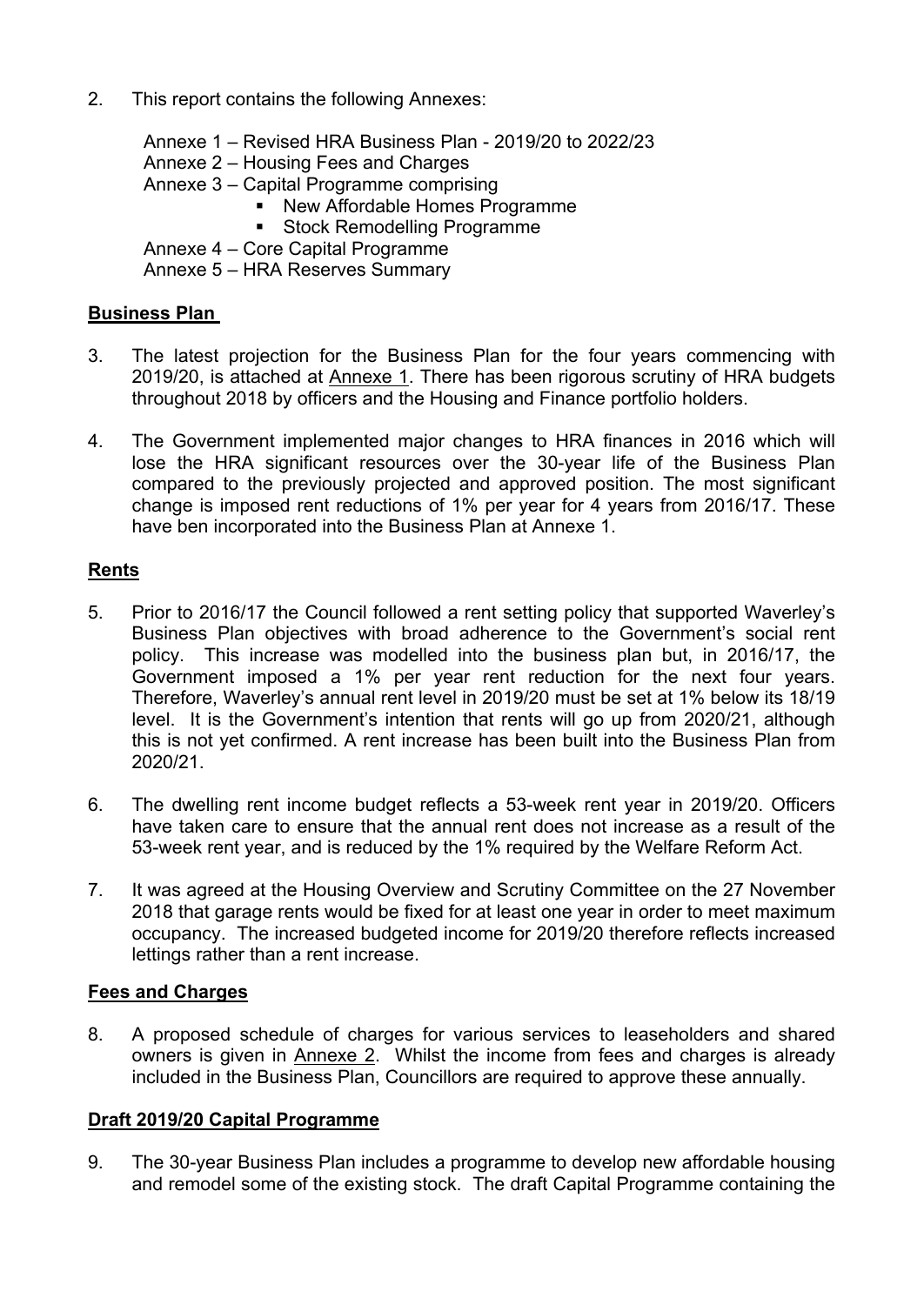proposals for the new build programme and stock remodelling programme for 2019/20 and the following two years is shown at Annexe 3.

- 10. The programme contains schemes that are a continuation of existing projects and those put up for formal approval by the Council. Any other potential schemes identified during 2019/20 will be put forward for approval during the year as appropriate. The main schemes where formal approval is requested at this stage are:
	- Ockford Ridge Site B pre-development budget for 2019/20
	- Ockford Ridge Site C pre-development budget for 2019/20
	- $\bullet$  Buy Backs for the next three years
	- S106 affordable housing units for the next three years
- 11. Proposed spend on core capital works to the existing dwelling stock in 2019/20 is shown at Annexe 4. This is a one year programme of work as a comprehensive review of the Asset Management Plan and spend requirements will be undertaken by the Housing Strategic Asset Manager during 2019/20 to inform the programme for 2020/21 onwards.

## **Financing**

- 12. Waverley's HRA Business Plan incorporates the transfer to HRA Revenue Reserves to support capital expenditure. The HRA Capital Funding is shown at Annexe 5. It includes the continuation of existing projects and those put up for approval, as detailed in paragraph 10, against the resources available in the next three years. Matching capital proposals to resources available shows that latest capital expenditure plans are affordable in the medium term. Should all proposals prove viable financing will need to be reassessed against remaining resources.
- 13. In 2012 Waverley had to take out £189m of borrowing to transfer the HRA to the new 'self financing' basis. The HRA began making repayments of external debt principal in 2017/18. This is now scheduled to continue each year throughout the life of the Business Plan. In October 2018 the Government removed the borrowing cap for the HRA which limited the total borrowing that a HRA-Council could have. The Council has agreed not to borrow any more until rent increases are allowed again and also, there is no need to borrow additional sums in the medium term as sufficient resources exist to meet projected capital needs. This position will be reviewed later in 2019 when the new build capital programme is developed further.

## **Local Government Act 2003 – Financial Administration**

- 14. The Local Government Act 2003 formally introduced a number of specific sections covering:
	- a. Budget calculations: report on robustness of estimates;
	- b. Adequacy of reserves; and
	- c. Budget monitoring

## **a) Robustness of Estimates**

15. Full account has been taken of potential costs and, therefore, adequate provision has been made. A prudent assessment of income has been undertaken and only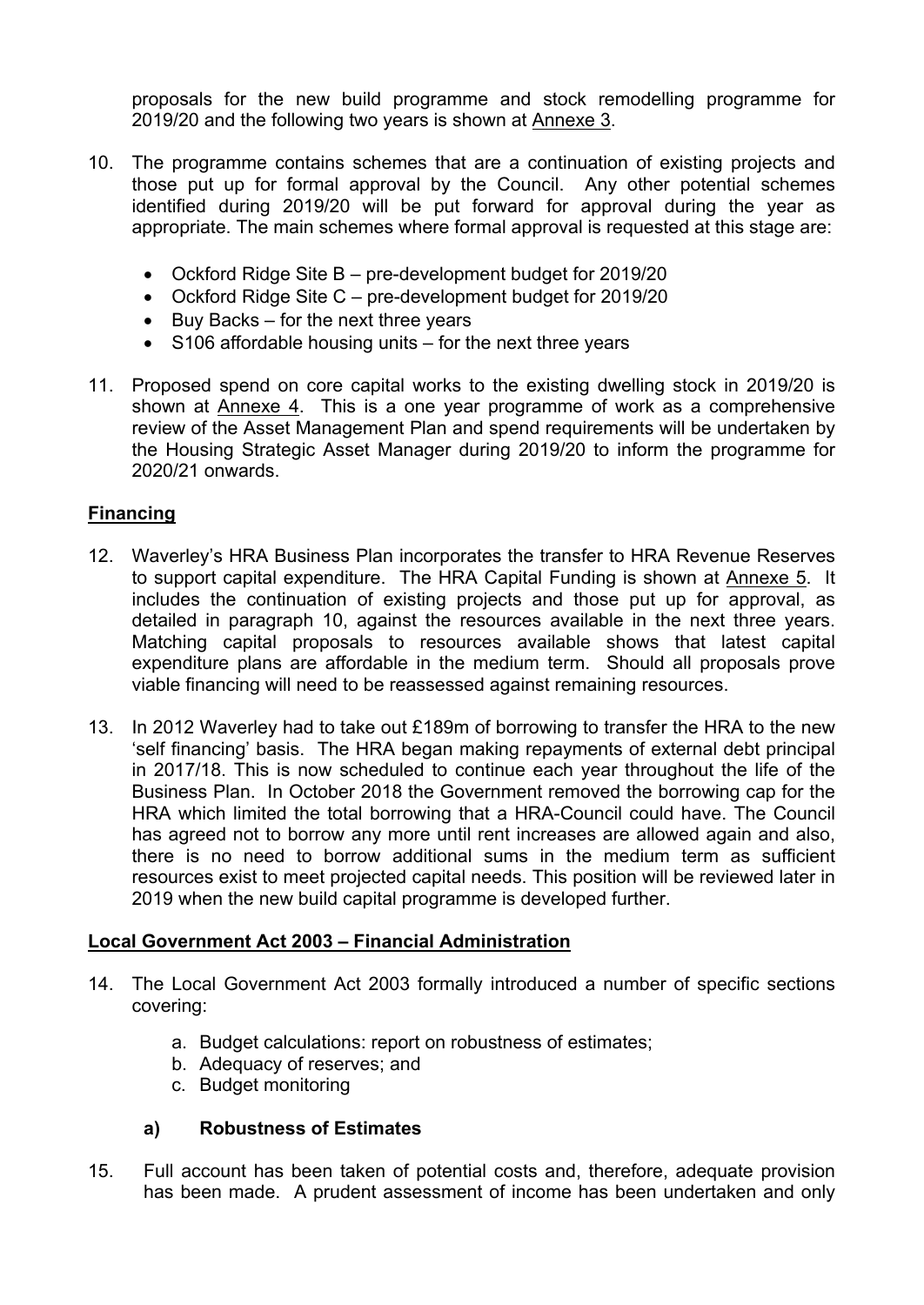income that has a high level of certainty of being received is included within the Business Plan.

- 16. The Council's Medium Term Financial Plan, together with information presented during the year to Executive and Overview and Scrutiny Committees demonstrate the financial challenges to Waverley Borough Council and Landlord Service in the future.
- 17. In view of the level of awareness amongst Members and the action taken to produce the Business Plan for 2019/20, the Section 151 Officer is satisfied with the robustness of the estimates presented.

## **b) Adequacy of reserves**

18. Adequate reserves are necessary to meet significant cost that could not reasonably have been foreseen in the preparation of the budget. The level of the HRA working balance has been maintained above the minimum amount set of £2m. Annexe 5 shows the schedule of HRA balances and reserves. The Capital Programme shows the plans for investment of balances in existing and new build properties.

## **c) Budget Monitoring**

19. It is the view of the Section 151 Officer that the arrangements for budget monitoring, referred to above, satisfy the requirements of the Local Government Act 2003. Budget Monitoring in 2018/19 shows that the HRA is staying within budget on capital and revenue overall.

## **Value for Money and Customer Service Overview and Scrutiny Committee**

- 20. The Value For Money and Customer Service O&S Committee considered this report at its meeting on 22 January 2019 and made the following comments:
	- The Committee was pleased to see a robust HRA Business Plan presented and felt that the Council had done very well to deal with the changes made by Government, including the 1% rent reduction.
	- Members noted the proposal to freeze garage rents, and welcomed the proposed investment to bring void garages back into use, therefore generating income.
	- The Committee noted that the growth figure set out in the Business Plan was a combination of several factors including rent increases and new build properties, and asked that these be split out to enable Members to more easily see the benefits of investment in housing stock.
	- A query was made in relation to spending on kitchens and bathrooms. Officers clarified that routine investment in features such as kitchens, bathrooms and windows was built into the business model
- 21. The Committee endorsed the recommendations as set out in the report subject to the request that a more detailed breakdown of dwelling income be provided.